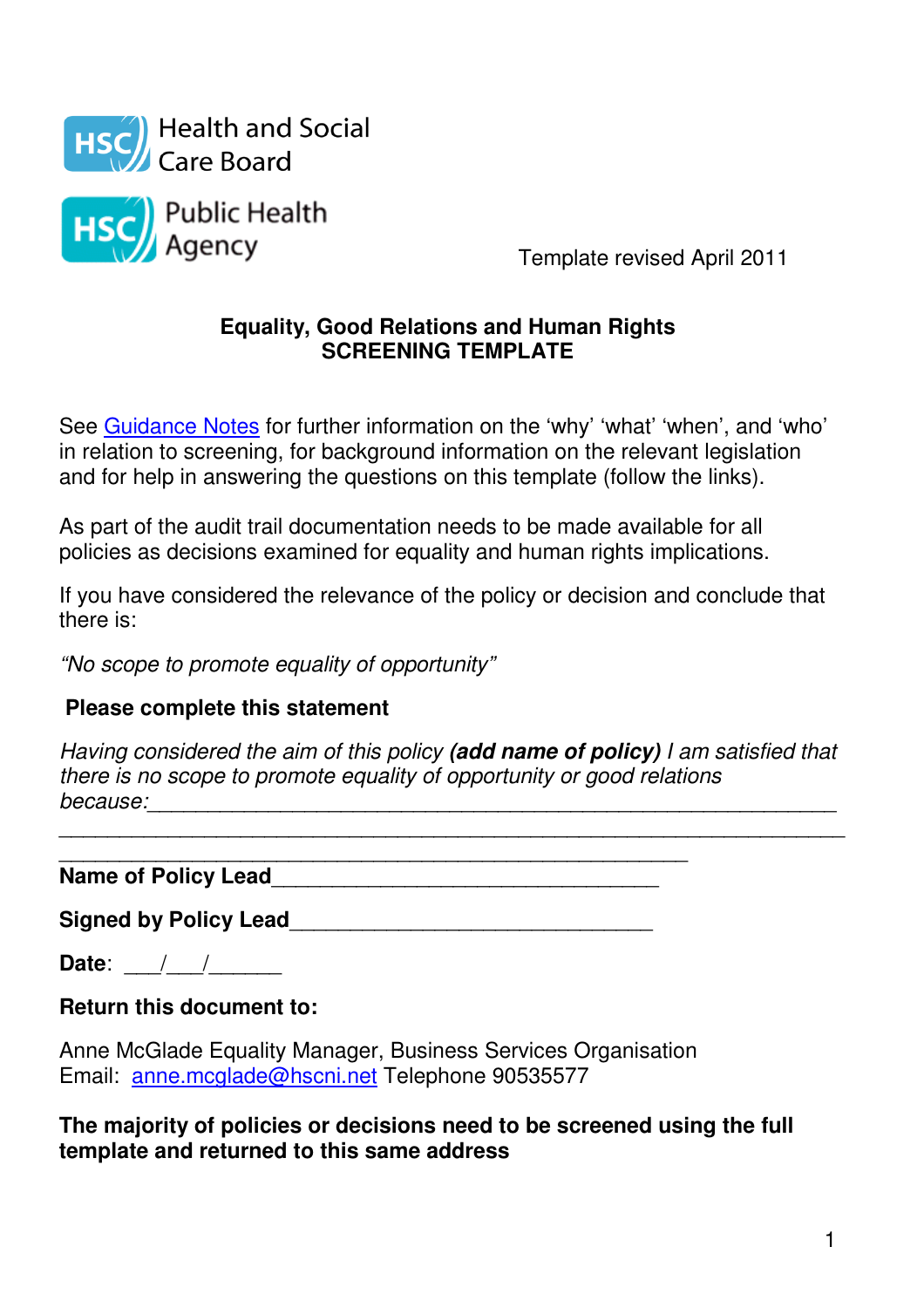#### **Equality, Good Relations and Human Rights SCREENING TEMPLATE**

# **(1) INFORMATION ABOUT THE POLICY OR DECISION**

### **1.1 Title of policy or decision**

**Implementation of the Speech, Language and Communication Therapy Action Plan: Improving Services for Children and Young People 2011/12 – 2012/13**

#### **1.2 Description of policy or decision**

#### • **What is it trying to achieve? (aims and objectives)**

The aim of the Speech, Language and Communication

Therapy Action Plan: Improving Services for Children and Young People 2011/12 – 2012/13 is that all children and young people, at risk of or presenting with speech, language or communication needs, will be able to benefit from timely support and integrated services that best meet their needs. We recognise the need for Government departments and agencies to work together in a joined-up manner and to put in place real service improvements across community, health and education settings.

This Action Plan will focus mainly on clinical and social care services for children and young people with potential speech, language and communication difficulties.

In this context it will also be cognisant of the difficulties experienced in the transition from childhood to adulthood. The Action Plan will consider the particular needs of children and young people from 0-21 years-transition and children and young people in the Youth Justice System.

### **Objectives:**

The Department's intention is to produce an Action Plan containing SMART objectives: that is Specific, Measurable, Achievable, Realistic and Time Bound. The

actions are grouped into four themes:

Commissioning and service redesign to maximise outcomes;

Supporting and empowering children, parents and carers;

Enabling HSC staff to promote early recognition, assessment, intervention, treatment, care and support; and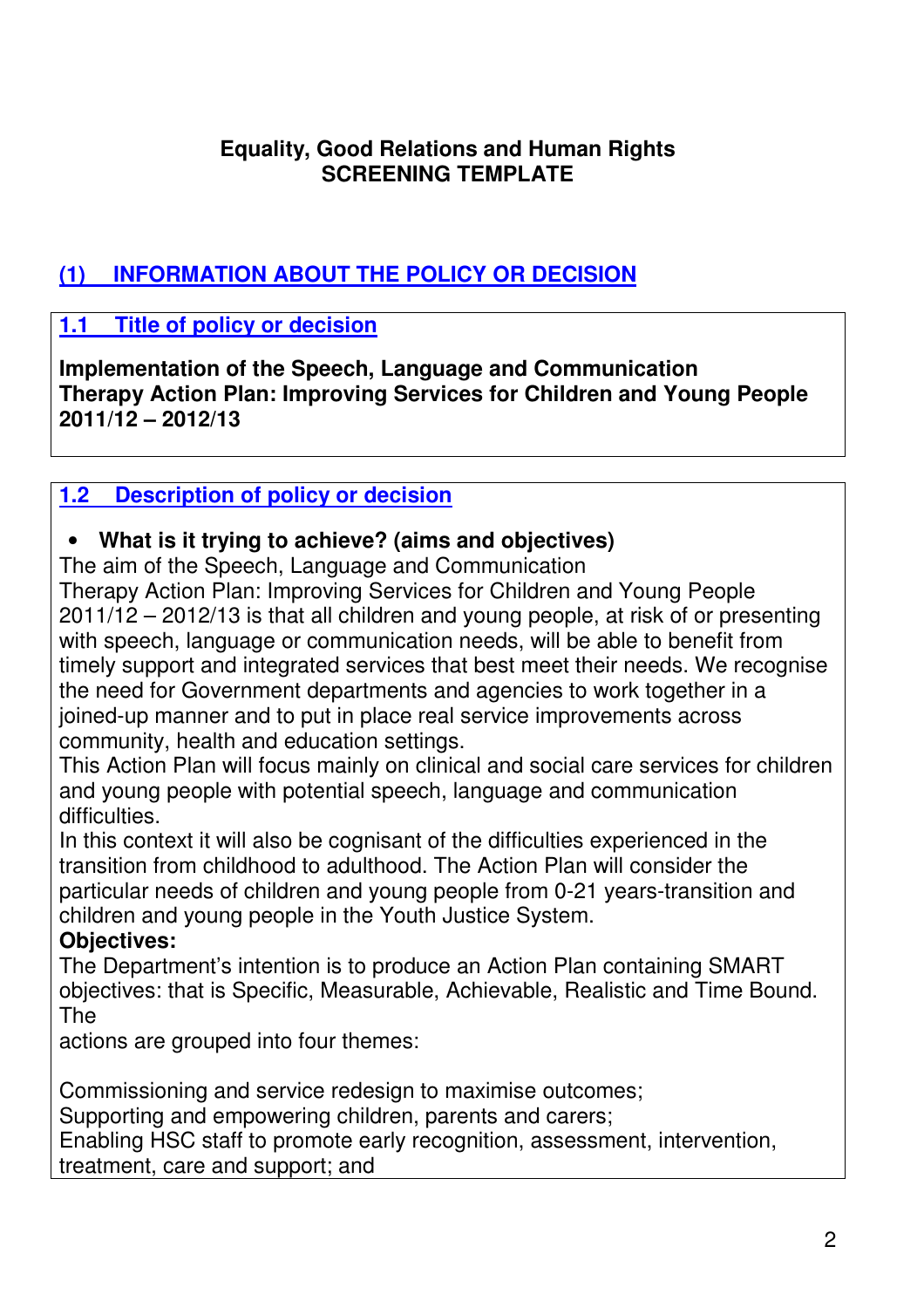Collaboration between speech and language therapists and teachers and education professionals to enable them to promote early recognition, assessment, intervention and support.

Other issues which are addressed are:

The needs of parents, families and carers;

New commissioning arrangements;

Review of waiting times;

Making full use of existing skill mix;

Mental health needs and other co-morbidities, including Autism Spectrum Disorder;

The needs of children with Acquired Brain Injury;

The needs of children and young people within the Youth Justice System; and

Integrated models of care which have been positively evaluated.

### • **How will this be achieved? (key elements)**

# **COLLABORATIVE WORKING**

Collaborative, integrated working across statutory and voluntary providers (including health and social care, education, criminal justice) is essential within universal and targeted services to secure effective early support, identification and intervention at all stages in the development of children and young people.

#### **THE IMPORTANCE OF PREVENTION AND EARLY INTERVENTION**

Essentially a universal service is one where a number of contacts are made with children and families to identify health need, through both screening and surveillance and, where necessary, early intervention to mitigate the potential early negative impact of any physical, social or emotional factors. Where early intervention is unable to address need, escalation to a more

progressive level of intervention should be considered.

In relation to the development of speech and language, parents are supported by health visitors to understand and support the developmental needs of their child (for example through play or reading) as they grow and develop and to identify the normal range at each stage within the preschool years. Whilst formal screening of all children is not recommended for speech and language delay, where there is concern, screening will be undertaken and referral to speech and language therapy services made as appropriate. Speech and Language Therapists work closely with Health Visitors to develop their skills to identify and support those children at risk of speech, language and communication difficulties.

# **CARE PATHWAY**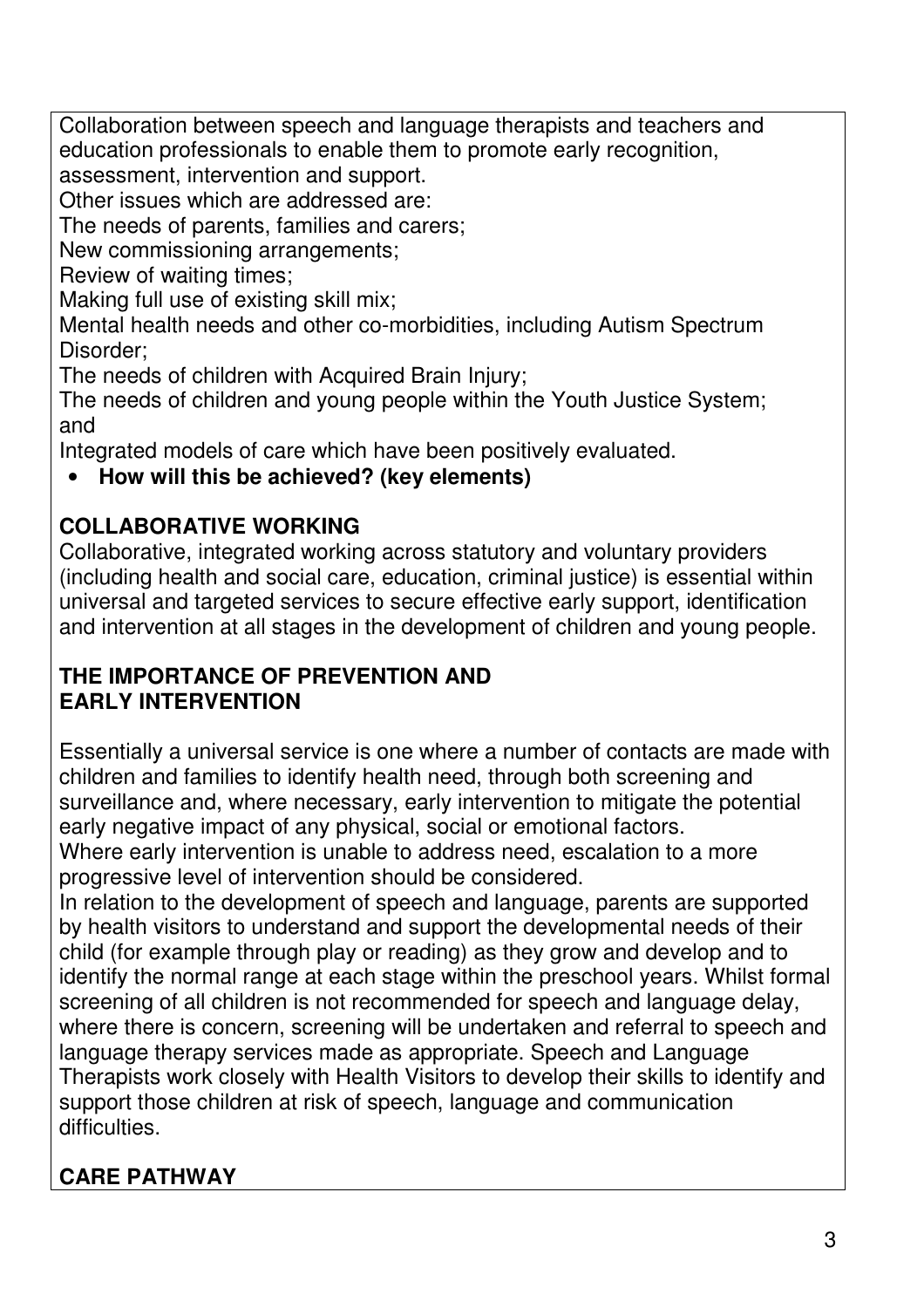It has been agreed that there is a need for a generic care pathway to aid health professionals in making decisions about how to manage the care of children and young people who present with speech, language and communication needs. It should be noted that this generic care pathway is intended to be a tool for guidance, and can be modified, added to or adapted for use with different client groups with specific needs.

The care pathway described in this section relates to the child or young person's journey from referral to discharge. It is understood that the speech and language care pathway is embedded in a wider integrated care pathway for all children and young people with speech, language and communication needs. Health Visitors, Early Years workers, teachers and paediatricians all play an important role in the early identification of children with Speech, Language and Communication needs. Currently the Department of Health Social Services and Public Safety is working with Speech and Language Therapists to develop an agreed care pathway model.

### **TRANSITIONS**

It is widely recognised and accepted that the transfer and transition periods are "vulnerable" stages of a young person's development. There are two key stages within a young person's educational process:

Transfer is the transfer to pre-school, from pre-school to primary education, from primary to post primary and moving between different environments; Transition is the process of moving from post primary to one of the following – Further Education: Higher Education: Training and Employment; Unemployment; and Adult Day Care Services.

The processes of Transfer and Transition can also include the transfer and transitioning between other environments such as residential, supported living and respite services. It is important to ensure that appropriate information on what services are available at Transition is available to parents and young people themselves as part of Transition planning.

Reference Groups were established to drive specific areas of work forward. The Transition Reference Group aimed to develop a regional response to the transition issues faced by young people with complex healthcare. Key issues identified by young people and parents: the implementation of a regional transition care pathway; information and mode of delivery; commissioning (how packages continue); and medical issues.

# **PRINCIPLES OF BEST PRACTICE**

Services should promote equality of opportunity and provide equitable access to effective and efficient Speech and Language Therapy provision for children with speech, language, communication, feeding and swallowing needs.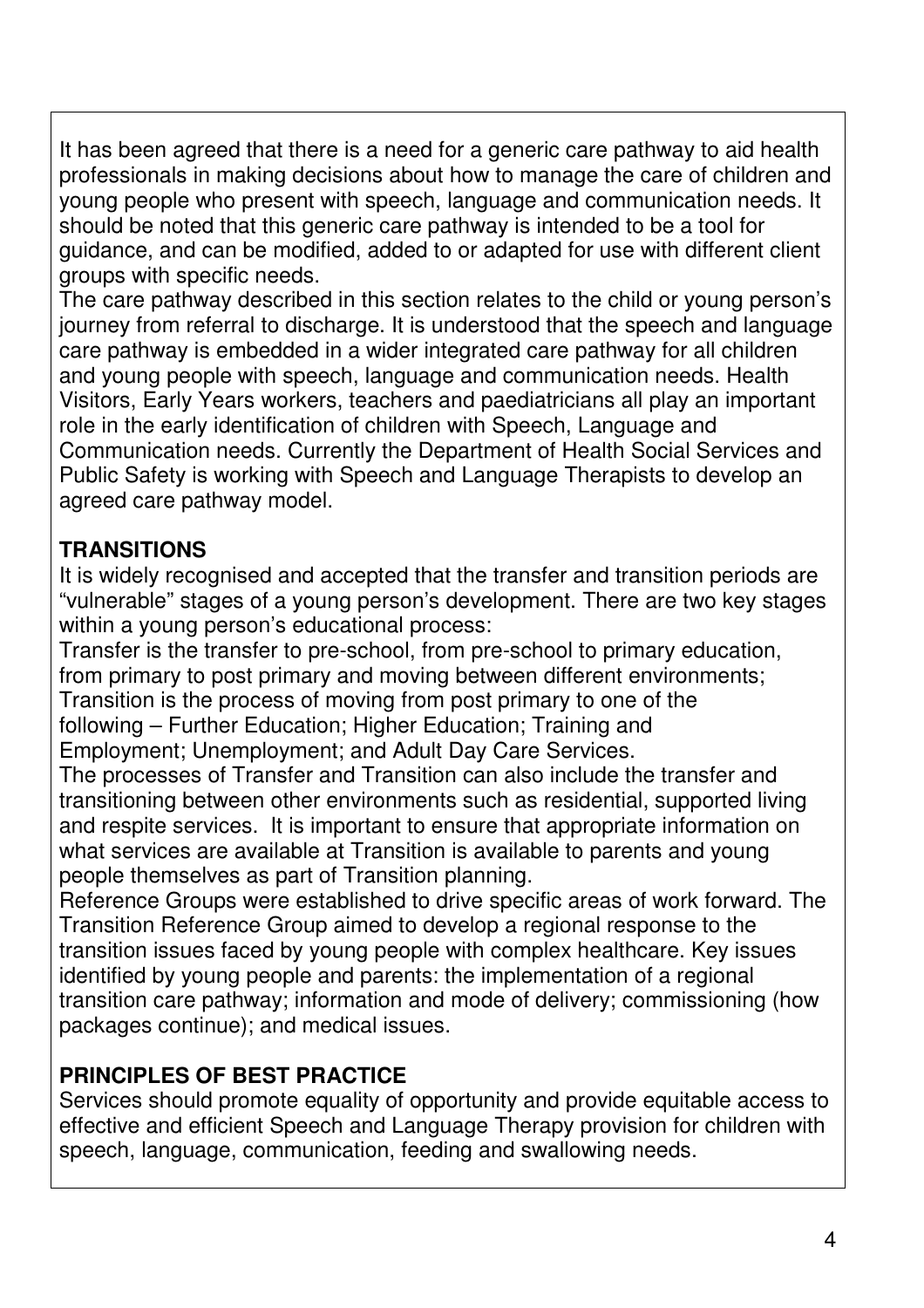### **TRANS-DISCIPLINARY WORKING**

A trans-disciplinary approach is an integrated model of working to ensure that the holistic needs of the child are met. Within this model of working the child and his or her needs are placed at the centre of the team. Professional skills and expertise are developed amongst members when adopting this approach and specialist core individual professional skills are enhanced. This subsequently enables therapy aims from other

professional groups to be integrated into a child's therapy session through joint goal setting,

#### **NEXT STEPS**

The Public Health Agency and the Health and Social Care Board will be responsible for driving the implementation of the Action Plan over its two-year life cycle.

• **what are the key constraints? (for example financial, legislative or other)** 

Main constraints-interagency working

#### **1.3 Main stakeholders affected (internal and external)**

Main stakeholders include: Young people with speech, language and communication needs Parents and Carers Department of Health Social Services and Public Safety Department of Education Health and Social Care Trusts Speech and Language Therapists Public Health Agency Health and Social Care Board Royal College of Speech and Language Therapy Northern Ireland Medical and Dental Training Agency School Nurses General Medical Practitioners Health Visitors Northern Ireland Prison Service Youth Justice Agency Education and Library Boards Northern Ireland Commissioner for Children and Young People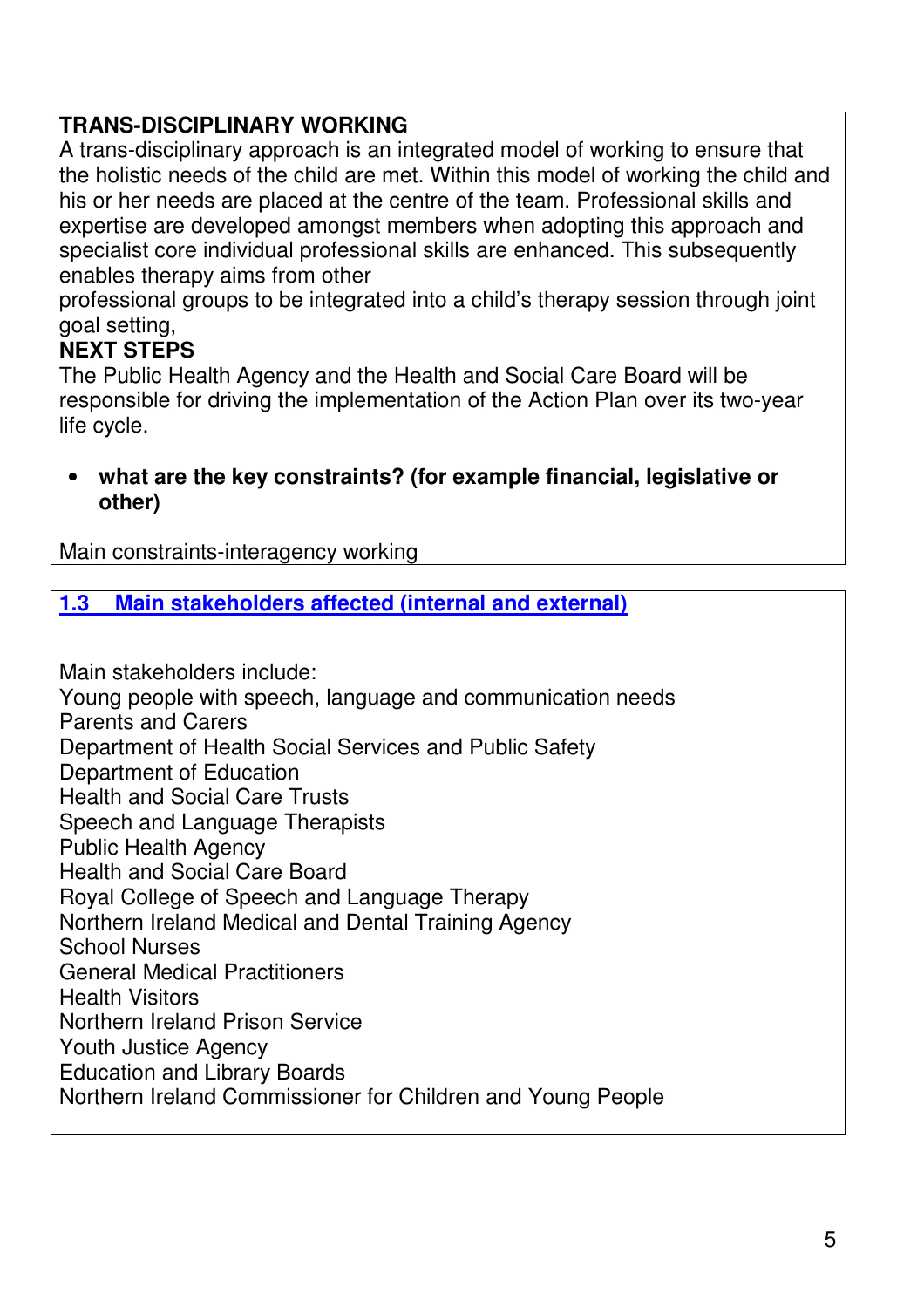### **1.4 Other policies or decisions with a bearing on this policy or decision**

The implementation of the Speech, Language and Communication Action Plan is one of the main priorities of the Children's regional Commissioning Service Team (Health and Social Care Board)

Project to redesign how Allied Health Professionals support children with special needs within Special Schools and Mainstream Education (Public Health Agency and Health and Social Care Board)

The Child Health Promotion Programme, delivered within Northern Ireland through Healthy Child, Healthy Future (2010), provides a framework for connecting the range of different policies and spheres of activity that support children and young people's health and development in the early years and beyond (Hall & Ellimann, 2003).

The Public Health Agency recently published Information and Referral Guidance on Speech and Language Therapy for Children, as part of the Healthy Child, Healthy Future guidance. This is a training and information resource which supports and reinforces a collaborative approach between speech and language therapists, referrers and parents in the identification and management of children with developmental SLCNs. The aim of the document is to revise and enhance referrers' skills in identifying children's Speech, Language and Communication Needs. It will provide referrers with additional information to enhance their management options for the child; provide referrers with information to deliver health promotion messages regarding Speech, Language and Communication development; and will present referral guidance for children presenting with Speech, Language and Communication Needs.

The Bercow Report: A Review of Services for Children and Young People (0-19) with Speech, Language and Communication Needs (2008)

Education and therapy services to children with special needs should be provided in line with current legislation including The Children (Northern Ireland) Order 1995, The Education (Northern Ireland) Order 1996, The Special Educational Needs and Disability (Northern Ireland) Order 2005, The Chronically Sick and Disabled Persons (Northern Ireland) Act 1978, The Disability Discrimination Act 1995 and the relevant Codes of Practice.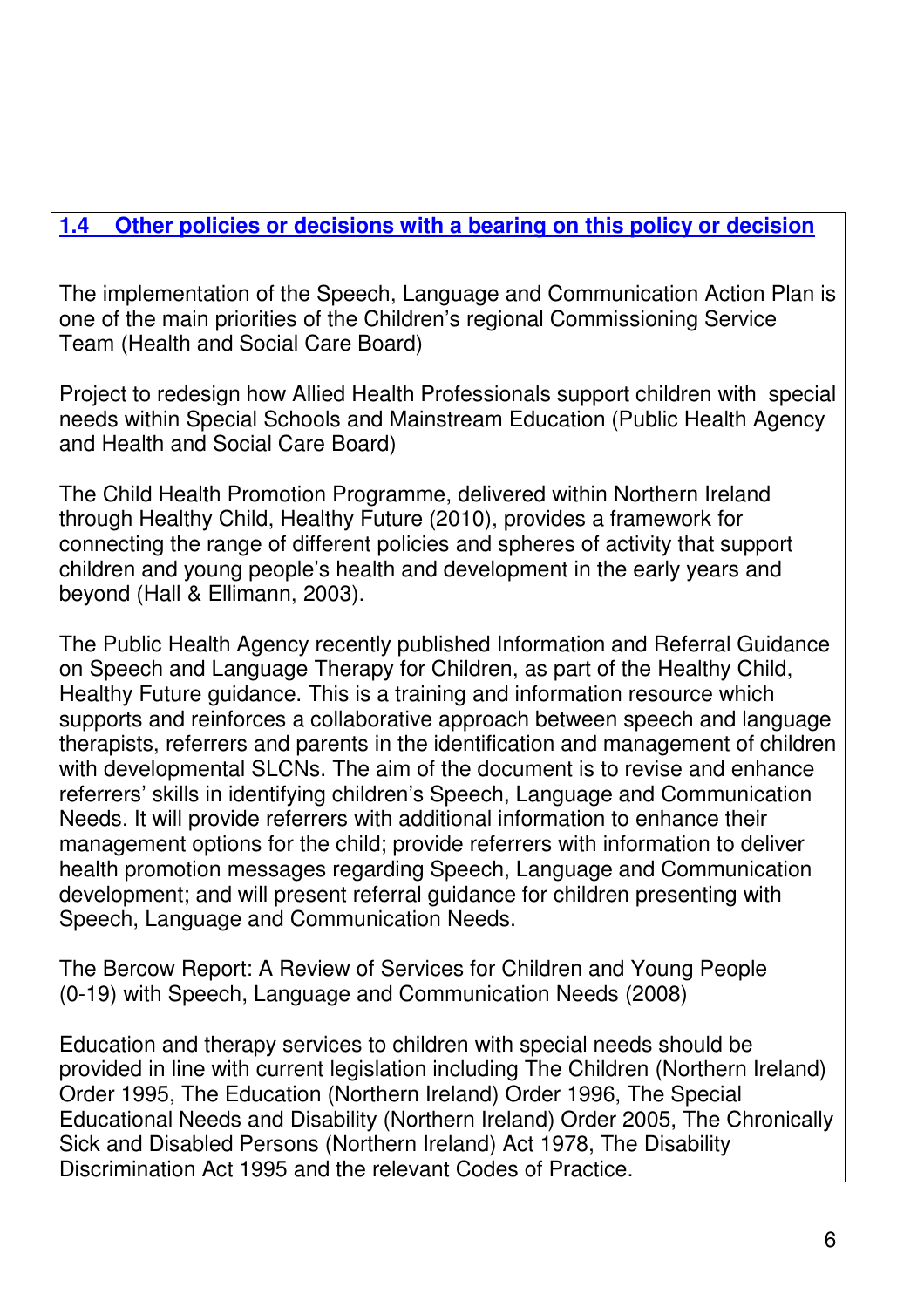Disability Discrimination Order 2006

Human Rights Act 1998

Section 75 Northern Ireland Act 1998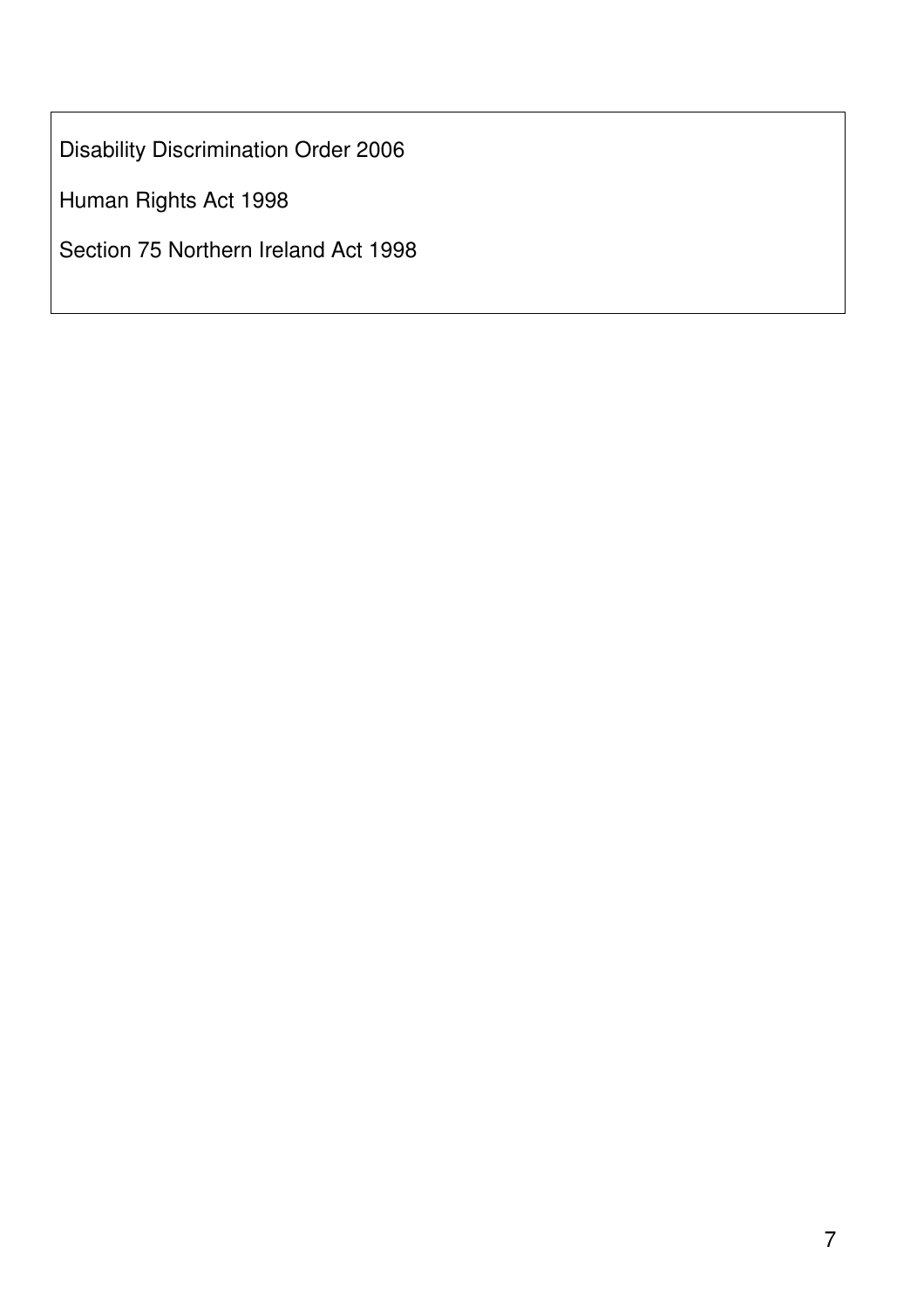#### **(2) CONSIDERATION OF EQUALITY AND GOOD RELATIONS ISSUES AND EVIDENCE USED**

### **2.1 Data Gathering**

**What information did you use to inform this equality screening? For example previous consultations, statistics, research, Equality Impact Assessments (EQIAs), complaints. Provide details of how you involved stakeholders, views of colleagues, service users, staff side or other stakeholders.** 

This follows a pre-consultation phase in the summer of 2009, and a formal public consultation on the draft Action Plan during the autumn of 2010. The draft Speech, Language and Communication Therapy Action Plan was launched for full public consultation on 7 September 2010 and placed on the Department's website (www.dhsspsni.gov.uk/index/consultations.htm). An Easy Read version was also provided.

The consultation phase closed on 30 November 2010, and 33 responses were received from a broad range of professional, local government and voluntary bodies, as well as the Health and Education sectors and a number of individuals.

# **2.2 Quantitative Data**

**Who is affected by the policy or decision? Please provide a statistical profile. Note if policy affects both staff and service users, please provide profile for both.** 

| Category | What is the makeup of the affected group? (%) Are there any<br>issue or problems? For example, a lower uptake that needs to<br>be addressed or greater involvement of a particular group?                                                                                                                                                                                                                                                                                           |
|----------|-------------------------------------------------------------------------------------------------------------------------------------------------------------------------------------------------------------------------------------------------------------------------------------------------------------------------------------------------------------------------------------------------------------------------------------------------------------------------------------|
| Gender   |                                                                                                                                                                                                                                                                                                                                                                                                                                                                                     |
|          | Approximately equal for male and females. However, as stated in<br>the Speech, Language and Communication Therapy Action Plan,<br>an American epidemiologic study estimated that 7.4% of English-<br>speaking kindergarten children had specific language impairment.<br>In this study, boys were shown to have a slightly higher prevalence<br>rate of language impairment with a prevalence rate of 8% for boys<br>and 6% for girls. (Tomblin, J.B., Records, N., Buckwalter, P., |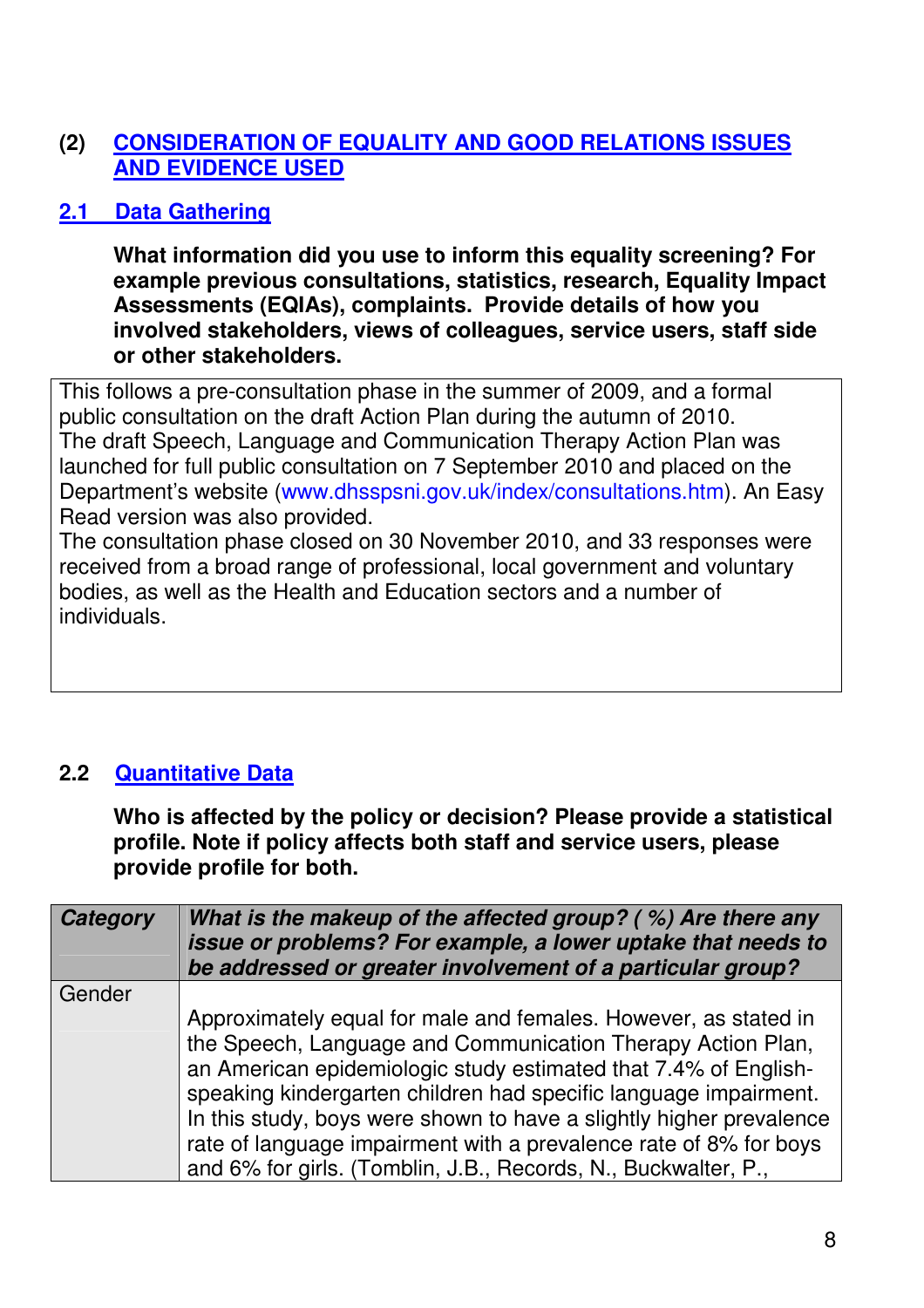|                                 | Zhang, X., Smith, E. & O'Brien, M. (1997) Prevalence of specific<br>language impairment in kindergarten children. Journal of Speech<br>Language and Hearing Research, 4, 1245-1269).                                                                                                                                                                                                                                                                                                                                                                                                                        |
|---------------------------------|-------------------------------------------------------------------------------------------------------------------------------------------------------------------------------------------------------------------------------------------------------------------------------------------------------------------------------------------------------------------------------------------------------------------------------------------------------------------------------------------------------------------------------------------------------------------------------------------------------------|
| Age                             | The Speech, Language and Communication Therapy Action Plan<br>will consider the particular needs of children and young people in<br>the following groups:                                                                                                                                                                                                                                                                                                                                                                                                                                                   |
|                                 | $0 - 4$ years<br>$4 - 11$ years<br>$11 - 18$ years<br>$18 - 21$ years $-$ transition<br>Children and young people in the Youth Justice System.                                                                                                                                                                                                                                                                                                                                                                                                                                                              |
| Religion                        | Need to consider faith and culture and whether this has any impact                                                                                                                                                                                                                                                                                                                                                                                                                                                                                                                                          |
| <b>Political</b><br>Opinion     | Not applicable                                                                                                                                                                                                                                                                                                                                                                                                                                                                                                                                                                                              |
| <b>Marital</b><br><b>Status</b> | Not applicable                                                                                                                                                                                                                                                                                                                                                                                                                                                                                                                                                                                              |
| Dependent<br><b>Status</b>      | Not applicable                                                                                                                                                                                                                                                                                                                                                                                                                                                                                                                                                                                              |
| <b>Disability</b>               | Children and young people with speech, language and<br>communication needs<br>May have learning, sensory and/or physical disability<br>As stated in the Speech, Language and Communication Therapy<br>Action Plan, the Royal College of Speech and Language<br>Therapists guidance on best practice states that "research has<br>also indicated that up to 62% of children with mental health<br>disorders have speech and language difficulties" (Communicating<br>Quality 3: Royal College of Speech and Language Therapists<br>guidance on best practice in service organisation and<br>provision, 2006) |
| <b>Ethnicity</b>                | May include those from minority ethnic groups and they may have<br>language barriers<br>The 2008 School census showed that 4300 children in primary<br>school have a first language other than English. This is 3% of the<br>school population                                                                                                                                                                                                                                                                                                                                                              |
| Sexual<br>Orientation           | Not applicable                                                                                                                                                                                                                                                                                                                                                                                                                                                                                                                                                                                              |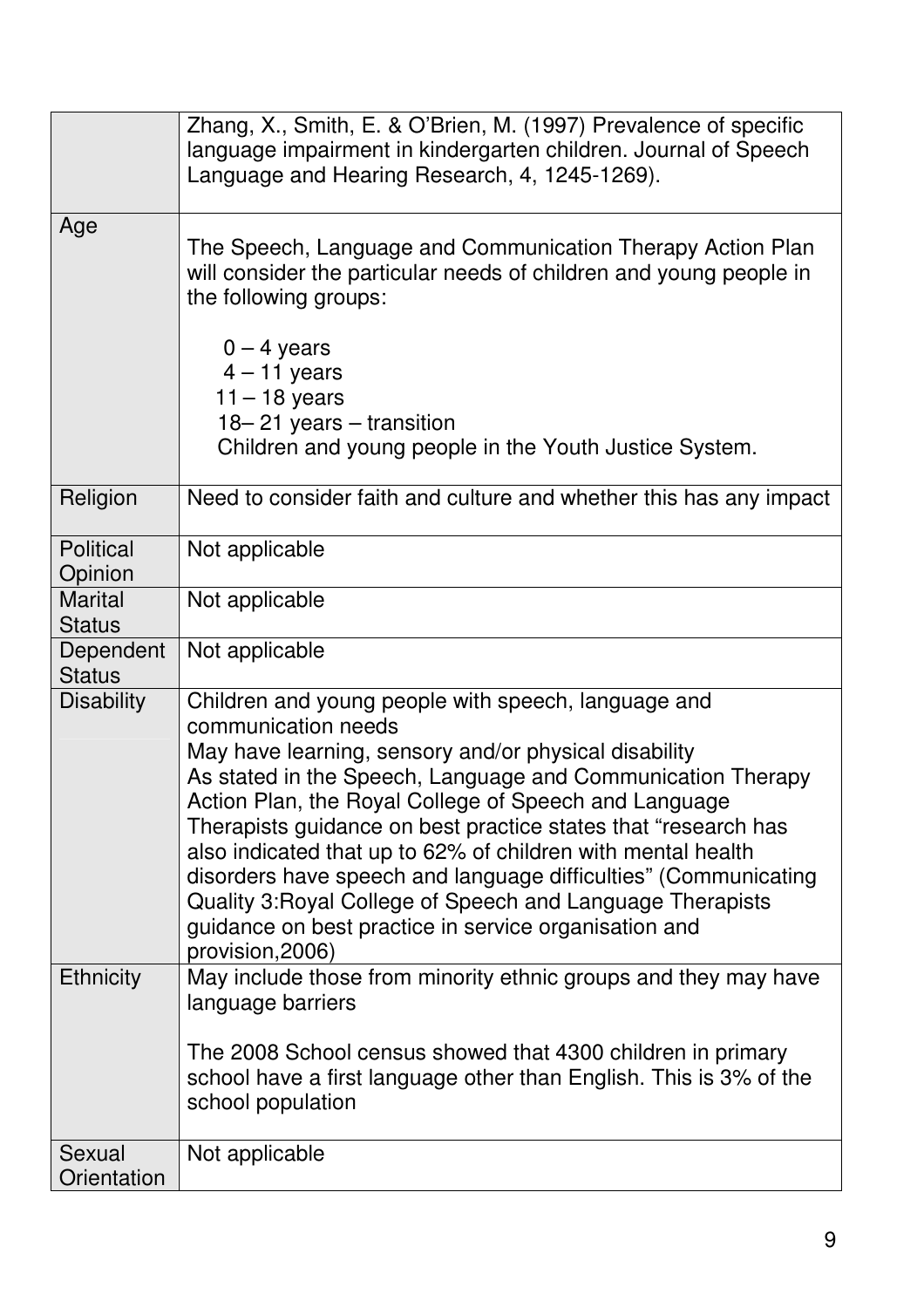#### **a. Qualitative Data**

**What are the different needs, experiences and priorities of each of the categories in relation to this policy or decision and what equality issues emerge from this? Note if policy affects both staff and service users, please discuss issues for both.**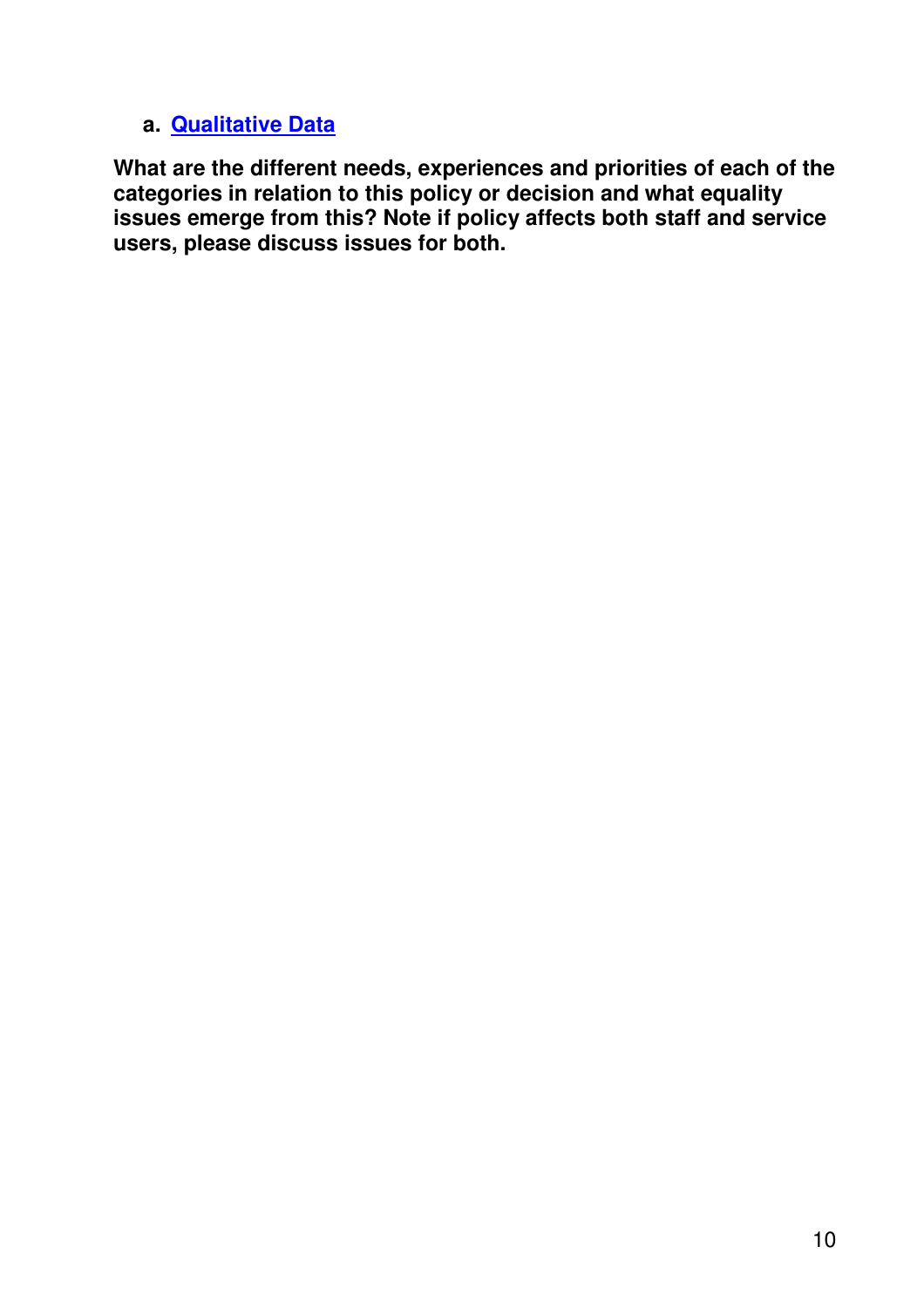| <b>Category</b>                 | <b>Needs and Experiences-Service Users</b>                                                                                                                                                                                                                                                       |
|---------------------------------|--------------------------------------------------------------------------------------------------------------------------------------------------------------------------------------------------------------------------------------------------------------------------------------------------|
| Gender                          |                                                                                                                                                                                                                                                                                                  |
|                                 | It is recognised that there may be slightly more boys with speech,<br>language and communication needs                                                                                                                                                                                           |
| Age                             | Up to approximately 21 years The Speech, Language and<br>Communication Therapy Action Plan will consider the particular<br>needs of children and young people in the following groups:                                                                                                           |
|                                 | $0 - 4$ years<br>$4 - 11$ years<br>$11 - 18$ years<br>18–21 years – transition<br>Children and young people in the Youth Justice System.                                                                                                                                                         |
|                                 | It is recognised that there will be different needs and differences<br>in ways of working depending on the various age groups.                                                                                                                                                                   |
| Religion                        | Need to consider faith and culture and whether this has any<br>impact on communication with this group.                                                                                                                                                                                          |
| <b>Political</b><br>Opinion     | No impact expected                                                                                                                                                                                                                                                                               |
| <b>Marital</b><br><b>Status</b> | No impact expected                                                                                                                                                                                                                                                                               |
| Dependent<br><b>Status</b>      | No impact expected                                                                                                                                                                                                                                                                               |
| <b>Disability</b>               | Children and young people with speech, language and<br>communication needs<br>Some children are likely to have learning, physical and/or<br>sensory disability<br>Parents might also have disability-need to ensure that all voices<br>are heard including those with communication difficulties |
| <b>Ethnicity</b>                | Need to be aware that children and parents may be from minority<br>ethnic groups. Staff need to be aware of culture.<br>Need to be aware that for families English may not be their first<br>language. Need to aware of communication needs.                                                     |
| Sexual<br>Orientation           | No impact expected<br>11                                                                                                                                                                                                                                                                         |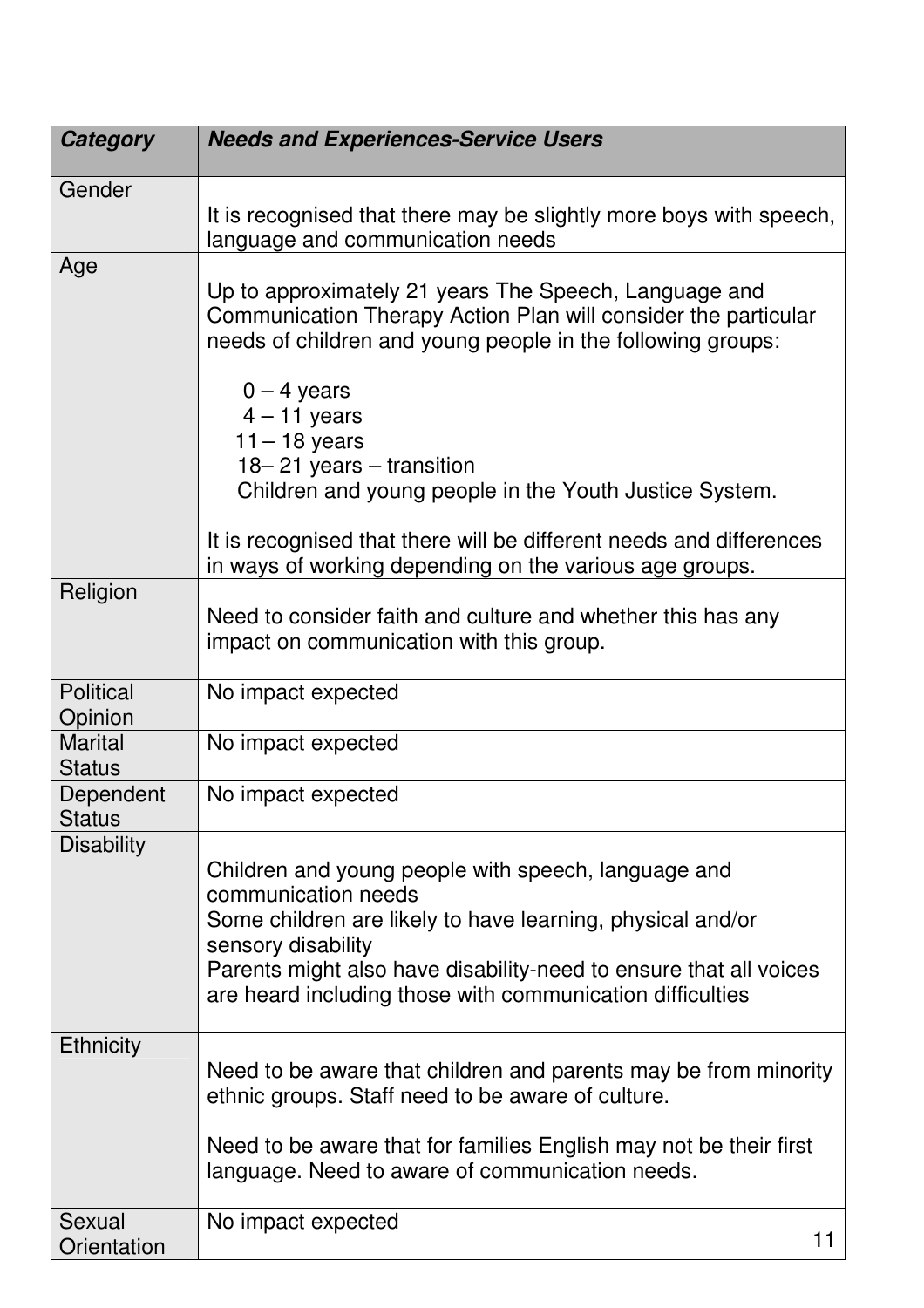### **b. Multiple Identities**

**Are there any potential impacts of the policy or decision on people with multiple identities? For example; disabled minority ethnic people; disabled women; young Protestant men; and young lesbians, gay and bisexual people.** 

Multiple needs will be recognised. For example, people could have multiple needs in terms of disability, communication and ethnicity

#### **c. Based on the equality issues you identified in 2.2 and 2.3, what changes did you make or do you intend to make in relation to the policy or decision in order to promote equality of opportunity?**

| In developing the policy or decision<br>what did you do or change to<br>address the equality issues you<br><i>identified?</i>                                                                             | What do you intend to do in future<br>to address the equality issues you<br><i>identified?</i>                           |
|-----------------------------------------------------------------------------------------------------------------------------------------------------------------------------------------------------------|--------------------------------------------------------------------------------------------------------------------------|
| In developing the Project Initiation<br>Document for the implementation of<br>the Speech, Language and<br>Communication Therapy Action Plan,<br>it was ensured that commitments to                        | Workstreams will report on equality<br>issues to the Implementation Project<br>Team                                      |
| equality and human rights were built<br>in.<br>Commitment to equality and human                                                                                                                           | Need to engage appropriately with<br>stakeholders to ensure that all voices<br>are heard.                                |
| rights is built into the Terms of<br>Reference of the Implementation<br>Project Team for the implementation of<br>the Speech, Language and<br><b>Communication therapy Action Plan</b><br>2011/12-2012/13 | Need to ensure the most appropriate<br>methods of consultation and<br>engagement, for example workshops<br>with Parents. |
|                                                                                                                                                                                                           | Need to ensure support for staff                                                                                         |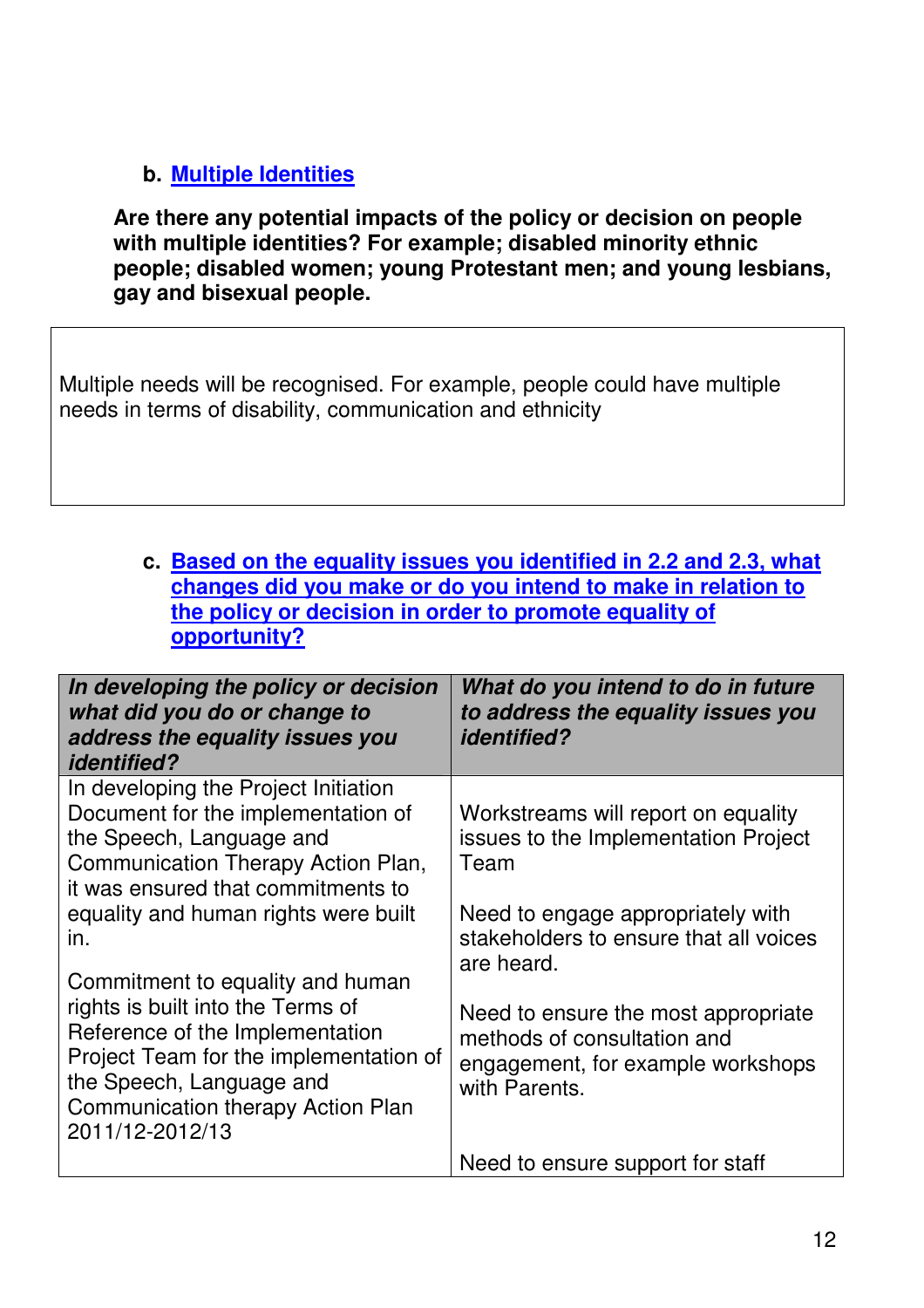| Need to be aware that parents/carers<br>are not a homogeneous group. There<br>can be varying levels of literacy and<br>communication. | Staff will need additional training<br>Need to be aware of any service and<br>resource implications |
|---------------------------------------------------------------------------------------------------------------------------------------|-----------------------------------------------------------------------------------------------------|
| Need to aware that this is changing<br>ways of working for staff                                                                      |                                                                                                     |

### **(3) SHOULD THE POLICY OR DECISION BE SUBJECT TO A FULL EQUALITY IMPACT ASSESSMENT?**

A full equality impact assessment (EQIA) is usually confined to those policies or decisions considered to have major implications for equality of opportunity.

**How would you categorise the impacts of this decision or policy? (refer to guidance notes for guidance on impact)** 

**Do you consider that this policy or decision needs to be subjected to a full equality impact assessment?** 

#### **Please tick:**

| Major impact      |  |
|-------------------|--|
| Minor impact      |  |
| No further impact |  |

**Please tick:** 



Please give reasons for your decisions.

No evidence of any major adverse impact on any particular S75 group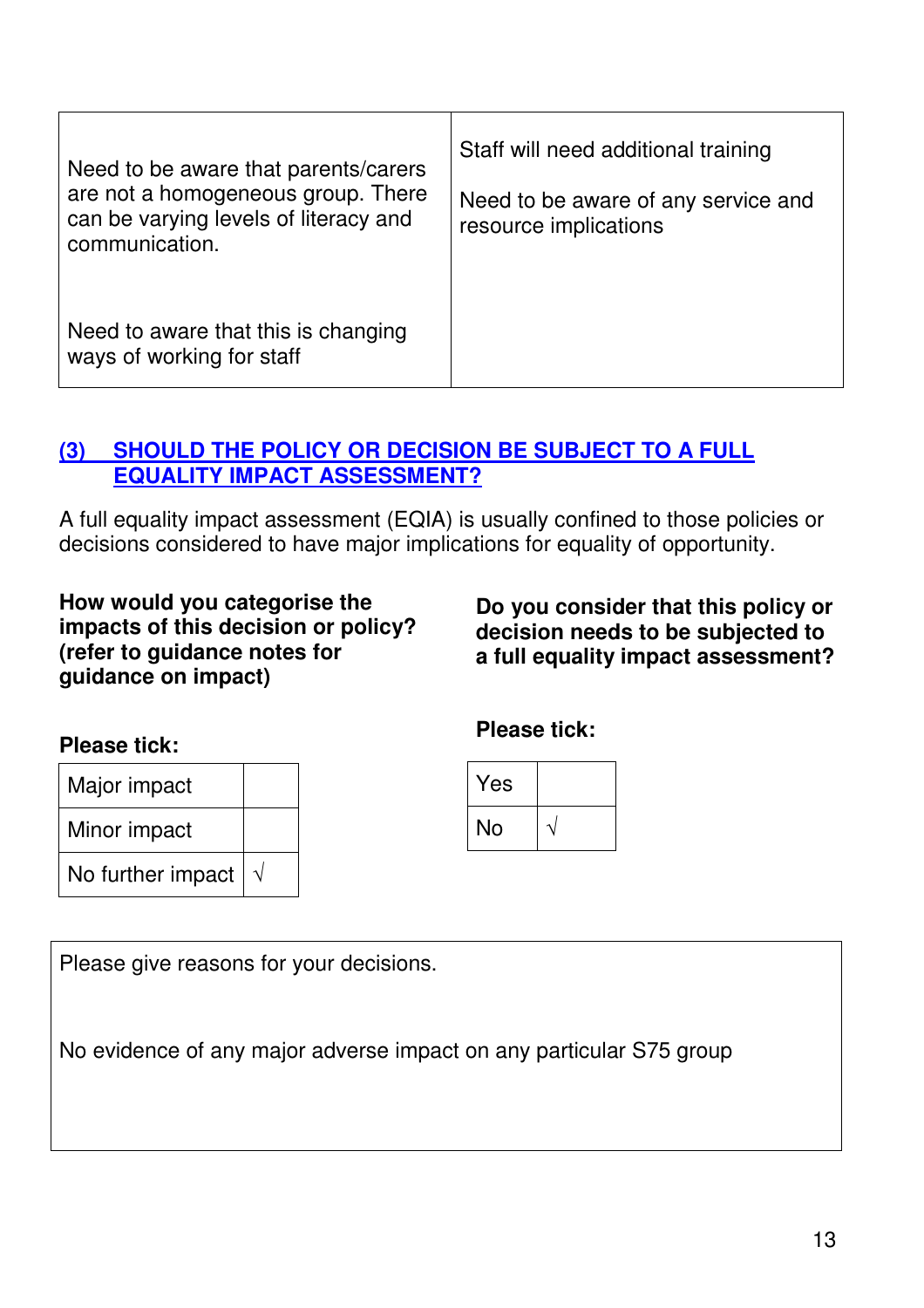### **(4) CONSIDERATION OF DISABILITY DUTIES**

**4.1 In what ways does the policy or decision encourage disabled people to participate in public life and what else could you do to do so?** 

| How does the policy or decision                                                                                                                                | What else could you do to                                                                                                             |
|----------------------------------------------------------------------------------------------------------------------------------------------------------------|---------------------------------------------------------------------------------------------------------------------------------------|
| currently encourage disabled                                                                                                                                   | encourage disabled people to                                                                                                          |
| people to participate in public life?                                                                                                                          | participate in public life?                                                                                                           |
| Improves speech, language and<br>communication for those with disability<br>or needs in these areas<br>Improves early identification of any<br>equality issues | Raise awareness of the need to<br>encourage disabled people to<br>participate in public life. For example,<br>through staff training. |

**4.2 In what ways does the policy or decision promote positive attitudes towards disabled people and what else could you do to do so?** 

| How does the policy or decision    | What else could you do to promote   |
|------------------------------------|-------------------------------------|
| currently promote positive         | positive attitudes towards disabled |
| attitudes towards disabled people? | people?                             |
| Helps support positive attitudes   |                                     |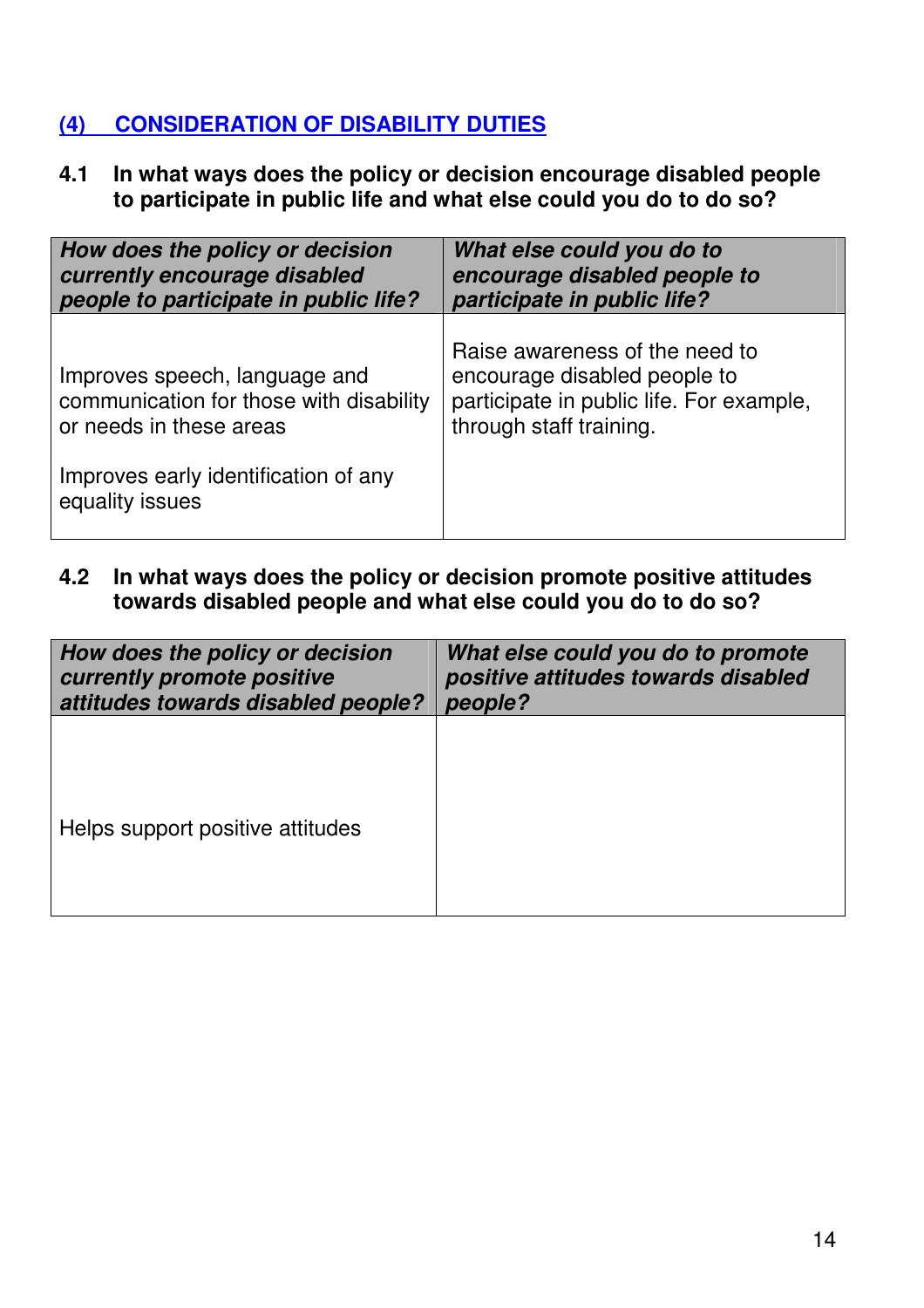### **(5) CONSIDERATION OF HUMAN RIGHTS**

#### **5.1 Does the policy or decision affect anyone's Human Rights? Complete for each of the articles**

| <b>ARTICLE</b>                                                                                      | Yes/No    |
|-----------------------------------------------------------------------------------------------------|-----------|
| Article 2 – Right to life                                                                           | <b>No</b> |
| Article 3 - Right to freedom from torture, inhuman or<br>degrading treatment or punishment          | <b>No</b> |
| Article 4 - Right to freedom from slavery, servitude &<br>forced or compulsory labour               | <b>No</b> |
| Article 5 – Right to liberty & security of person                                                   | <b>No</b> |
| Article 6 – Right to a fair & public trial within a<br>reasonable time                              | <b>No</b> |
| Article 7 – Right to freedom from retrospective<br>criminal law & no punishment without law         | <b>No</b> |
| Article 8 - Right to respect for private & family life,<br>home and correspondence.                 | <b>No</b> |
| Article 9 - Right to freedom of thought, conscience &<br>religion                                   | <b>No</b> |
| Article 10 - Right to freedom of expression                                                         | <b>No</b> |
| Article 11 – Right to freedom of assembly &<br>association                                          | <b>No</b> |
| Article 12 – Right to marry & found a family                                                        | <b>No</b> |
| Article 14 – Prohibition of discrimination in the<br>enjoyment of the convention rights             | <b>No</b> |
| $1st$ protocol Article 1 – Right to a peaceful enjoyment<br>of possessions & protection of property | <b>No</b> |
| $1st$ protocol Article 2 – Right of access to education                                             | <b>No</b> |

If you have answered no to all of the above please move onto to move on to **Question 6** on monitoring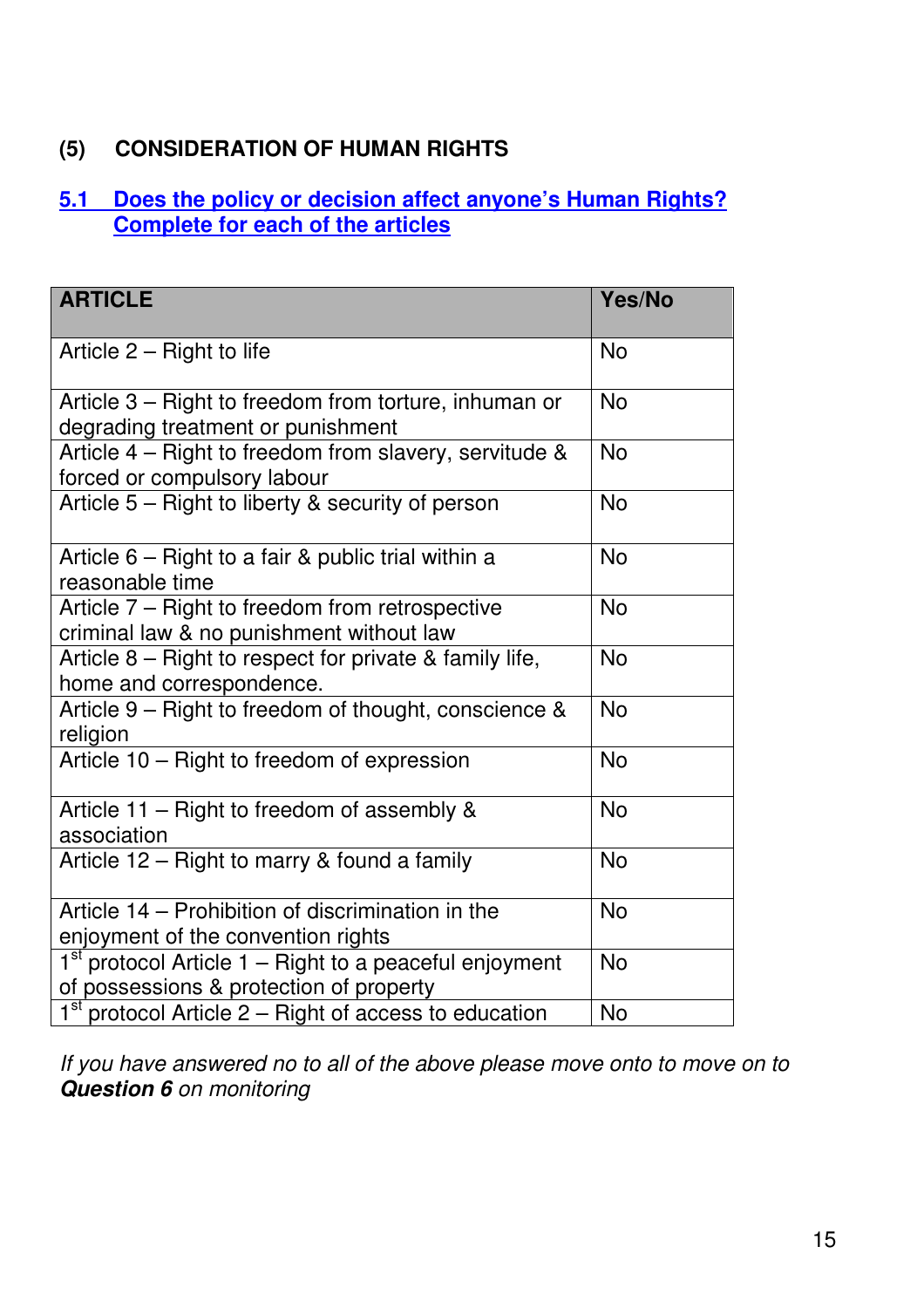**5.2 If you have answered yes to any of the Articles in 5.1, does the policy or decision interfere with any of these rights? If so, what is the interference and who does it impact upon?**

| <b>List the Article</b><br><b>Number</b> | Interfered with?<br>Yes/No | What is the<br>interference and<br>who does it<br>impact upon? | Does this raise any<br>legal issues?<br>Yes/No |
|------------------------------------------|----------------------------|----------------------------------------------------------------|------------------------------------------------|
|                                          |                            |                                                                |                                                |
|                                          |                            |                                                                |                                                |
|                                          |                            |                                                                |                                                |
|                                          |                            |                                                                |                                                |
|                                          |                            |                                                                |                                                |

\* It is important to speak to your line manager on this and if necessary seek legal opinion to clarify this

#### **5.3 Outline any actions which could be taken to promote or raise awareness of human rights or to ensure compliance with the legislation in relation to the policy or decision.**

The implementation of the Speech, Language and Communication Therapy Action Plan: Improving Services for Children and Young People 2011/12 – 2012/13 is about improving services for children and young people. It is promoting the human rights of children and young people with speech, language and communication needs.